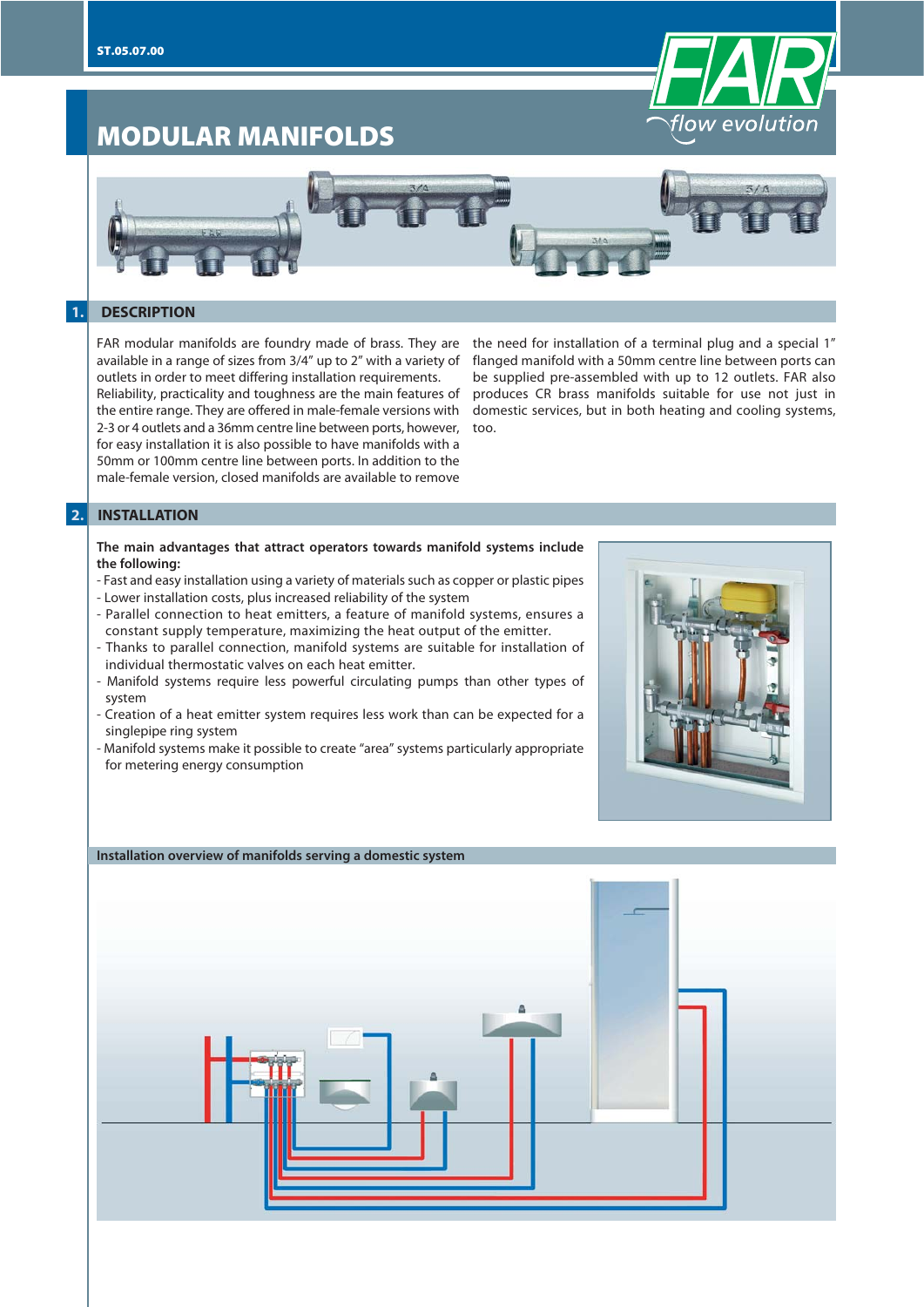# **MODULAR MANIFOLDS**



- Insert the kit with pipe into the conical seat
- Tighten the nut

N.B. For copper pipes, sealing is ensured with pipe thicknesses of 1 mm or greater. For thicknesses less than  $0.5 \pm 0.7$  mm it is necessary to insert a metallic sleeve inside the pipe. It is important to tighten the nut in such a way as to permit pipe locking by the reduction, thus preventing threading. The min. torque is 40 Nm.

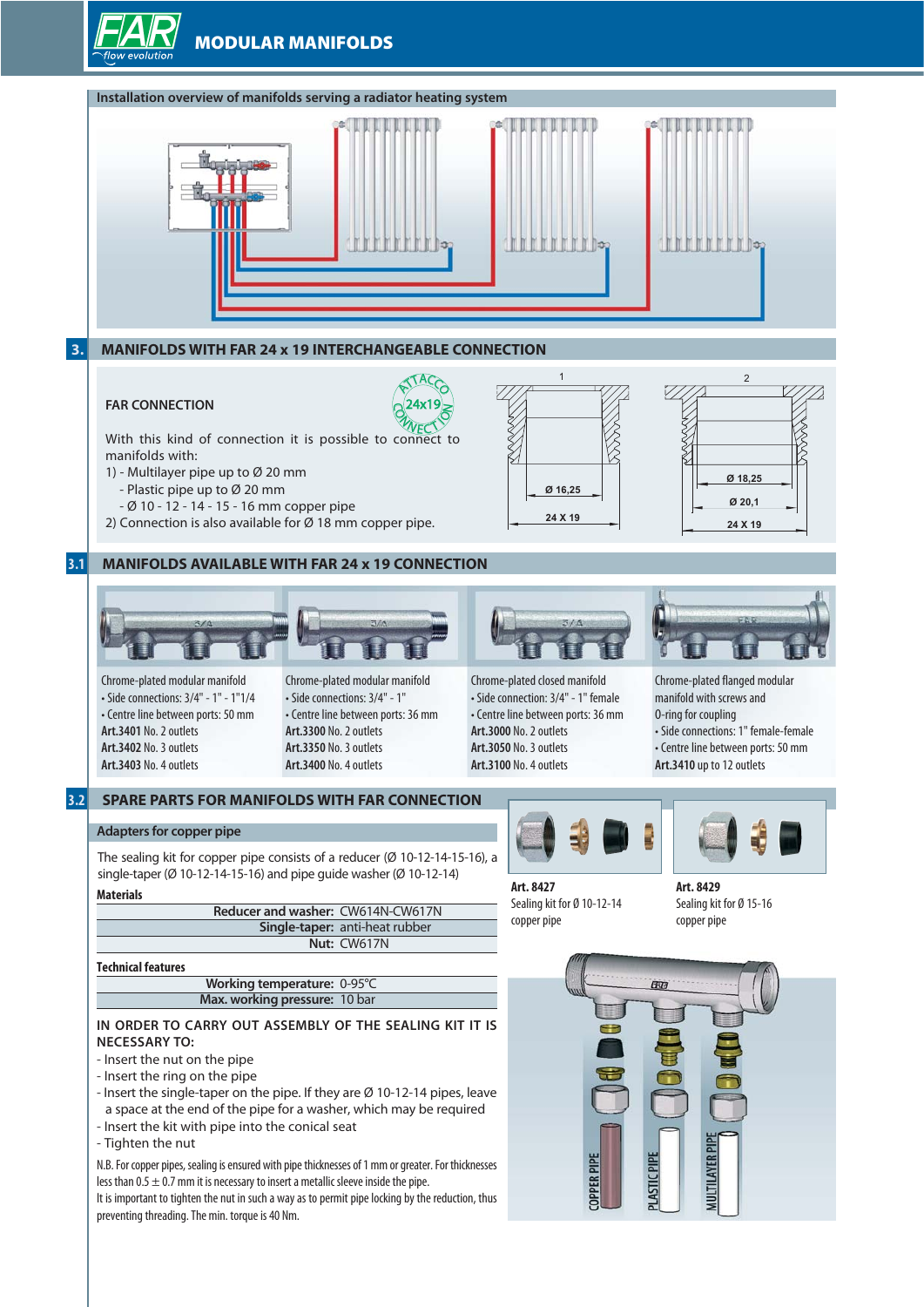#### **Adapters for plastic and multilayer pipe:**

Sealing for plastic and multilayer pipe is carried out by means of a nut, an adapter and a gasket.

#### **Materials**

| Gasket and adapter: CW614N-CW617N |             |
|-----------------------------------|-------------|
| <b>O-Ring: EPDM</b>               |             |
|                                   | Nut: CW617N |
|                                   |             |

#### **Technical feature**

| Working temperature: 0-95°C   |  |
|-------------------------------|--|
| Max. working pressure: 10 bar |  |

#### **IN ORDER TO CARRY OUT ASSEMBLY IT IS NECESSARY TO:**

- Insert the ring on the pipe
- When using adapters for multilayer pipe, calibrate the pipe slightly with special tools or round strip to avoid damaging the O-rings and insert the adapter
- Insert the whole assembly into the conical connection
- Tighten the nut

#### **Installable components**







**Art. 6055** Kit for multilayer pipes with interchangeable connections

#### **DO NOT use grease or oil to lubricate the fitting**

N.B. It is important to tighten the nut in such a way to permit pipe locking by the reduction, thus preventing threading. The min. torque is 40 Nm.

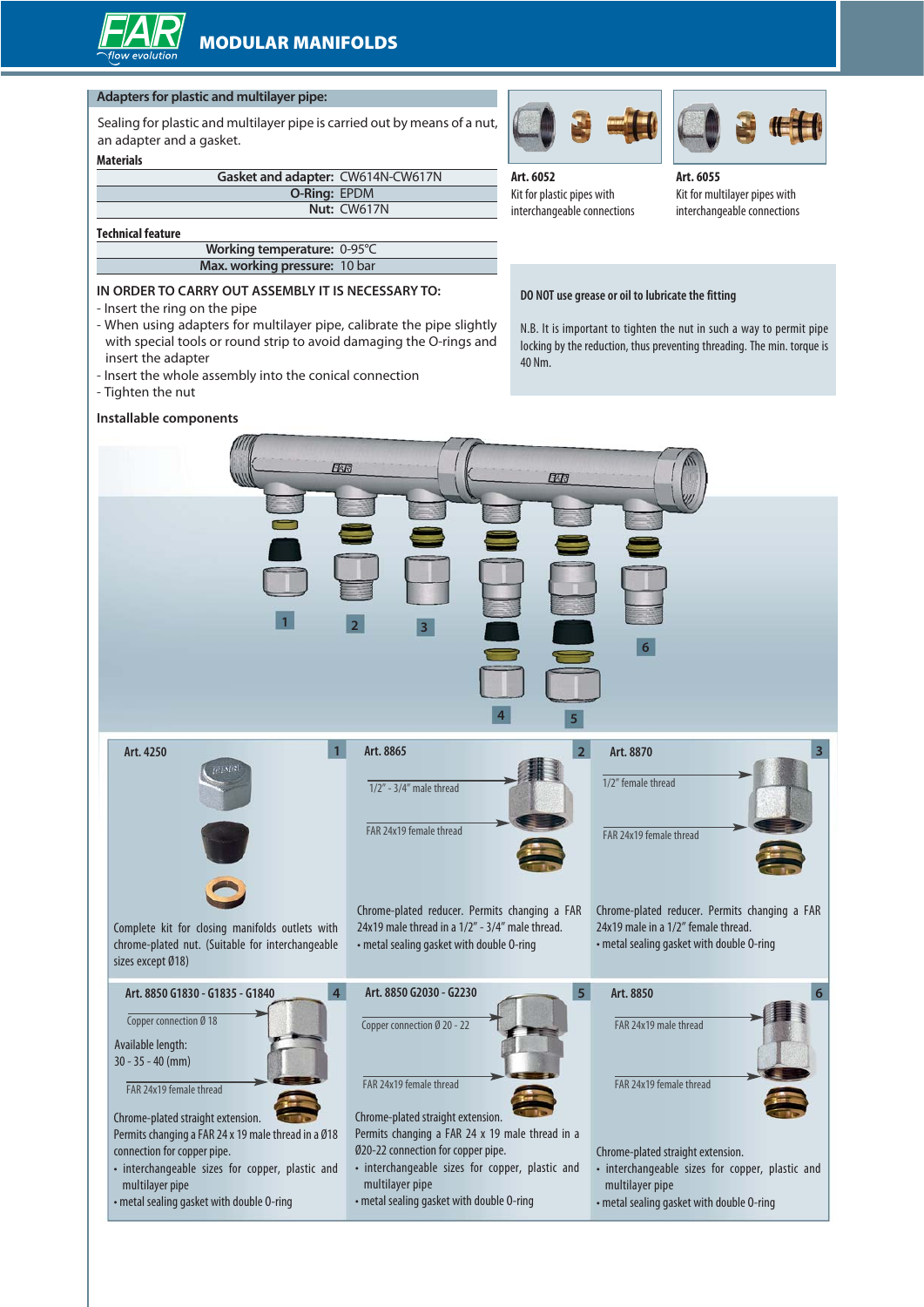

# **4.1 MANIFOLDS AVAILABLE WITH EUROKONUS CONNECTION**



Chrome-plated modular manifold • Side connections: 3/4" - 1" - 1"1/4 • Centre line between ports: 50 mm **Art.3625 EU** No. 2 outlets **Art.3675 EU** No. 3 outlets **Art.3725 EU** No. 4 outlets



Chrome-plated modular manifold • Side connections: 3/4" - 1" • Centre line between ports:36 mm **Art.3475 EU** No. 2 outlets **Art.3525 EU** No. 3 outlets **Art.3575 EU** No. 4 outlets



Chrome-plated closed manifold • Side connection: 3/4" - 1" female • Centre line between ports:36 mm **Art.3175 EU** No. 2 outlets **Art.3225 EU** No. 3 outlets **Art.3275 EU** No. 4 outlets

# **4.2 ADAPTERS FOR MANIFOLDS WITH EUROKONUS CONNECTIONS**

The sealing of plastic and multilayer pipe is carried out by means of a nut, an adapter and a gasket.







**Art. 6076** Adapters for multilayer pipes

#### **Materials**

**Gasket and adapters:** CW614N-CW617N **O-Ring:** EPDM **Nut:** CW617N

#### **Technical features**

| Working temperature: 0-95°C      |  |
|----------------------------------|--|
| Max. working temperature: 10 bar |  |
|                                  |  |

#### **IN ORDER TO CARRY OUT ASSEMBLY IT IS NECESSARY TO:**

- Insert the nut on the pipe
- Insert the gasket on the pipe
- When using adapters for multilayer pipe, calibrate the pipe with special tools or with a round strip to avoid damaging the O-rings and insert the adapter
- Insert the whole assembly into the conical connection
- Tighten the nut



#### **DO NOT use grease or oil to lubricate the fitting**

N.B. It is important to tighten the nut in such a way to permit pipe locking by the reduction, thus preventing threading. The min. torque is 40 Nm.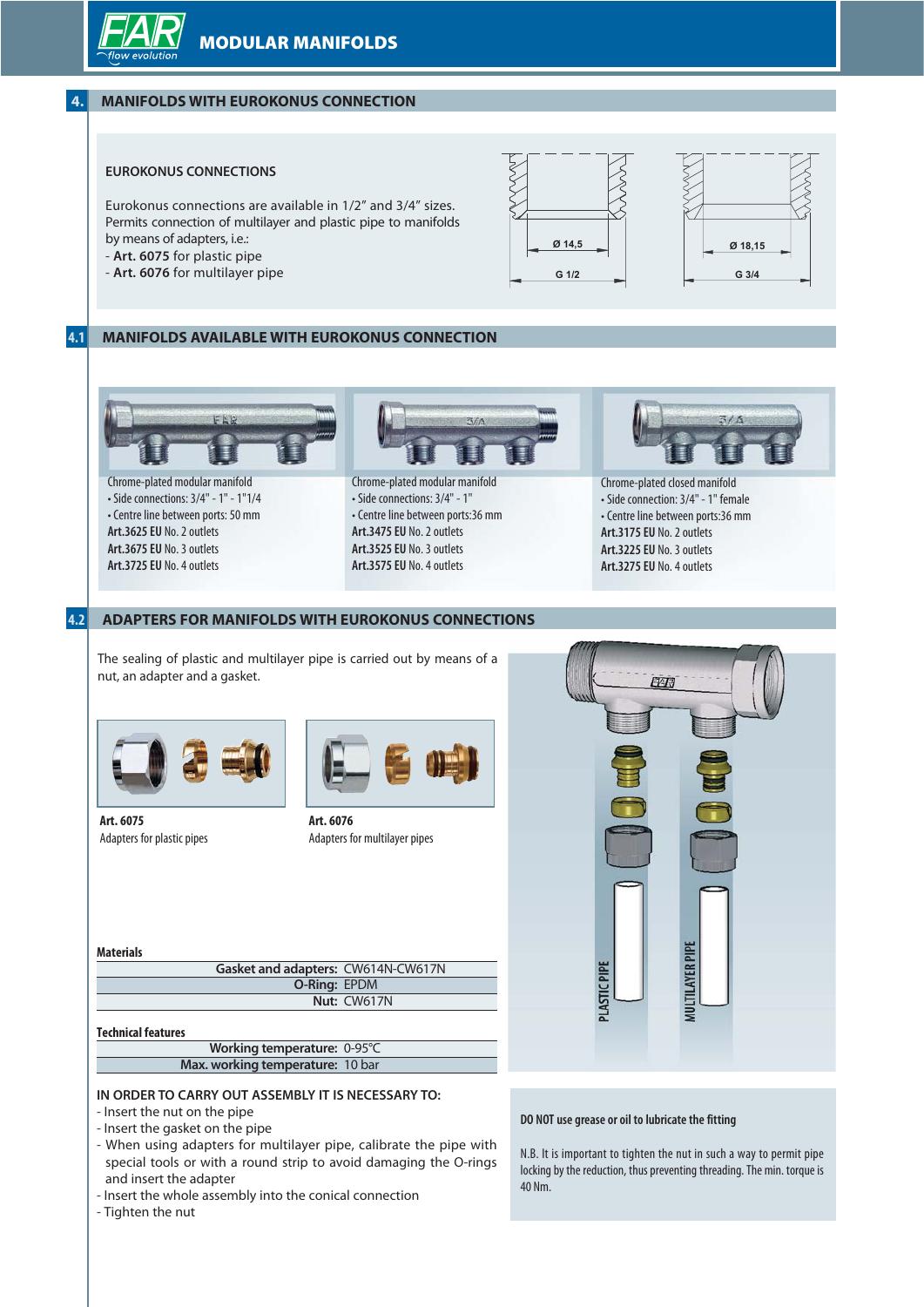**MODULAR MANIFOLDS**



# **5. MANIFOLDS WITH FLAT FACED CONNECTIONS**

# **FLAT FACED CONNECTION**







thus providing support for a flat gasket. It is available in 1/2" and 3/4" sizes.

#### **5.1 MANIFOLDS AVAILABLE WITH FLAT FACED CONNECTIONS**



Chrome-plated modular manifold • Side connections: 3/4" - 1" • Centre line between ports: 50 mm **Art.3625 TP** No. 2 outlets **Art.3675 TP** No. 3 outlets **Art.3725 TP** No. 4 outlets

Chrome-plated modular manifold • Side connections: 3/4" - 1" • Centre line between ports: 36 mm **Art.3475 TP** No. 2 outlets **Art.3525 TP** No. 3 outlets **Art.3575 TP** No. 4 outlets

Chrome-plated closed manifold • Side connection: 3/4" - 1" female • Centre line between ports: 36 mm

# **6. MANIFOLDS WITH FEMALE IRON CONNECTION**

### **FEMALE IRON CONNECTION**

This is the common female connection for iron pipe with BSP thread. Available in 1/2" size.



**Art.3175 TP** No. 2 outlets **Art.3225 TP** No. 3 outlets **Art.3275 TP** No. 4 outlets

# **6.1 MANIFOLDS AVAILABLE WITH FEMALE IRON CONNECTION**



Chrome-plated modular manifold • Side connections: 3/4" - 1" - 1"1/4 • Centre line between ports: 50 mm **Art.3600** No. 2 outlets **Art.3650** No. 3 outlets **Art.3700** No. 4 outlets

#### Chrome-plated modular manifold • Side connections: 3/4" - 1" • Centre line between ports: 36 mm **Art.3450** No. 2 outlets **Art.3500** No. 3 outlets **Art.3550** No. 4 outlets



Chrome-plated closed manifold • Side connection: 3/4" - 1" female • Centre line between ports: 36 mm **Art.3150** No. 2 outlets **Art.3200** No. 3 outlets **Art.3250** No. 4 outlets



Chrome-plated flanged modular manifold with screws and O-ring for coupling •Side connections: 1" female-female • Centre line between ports: 50 mm **Art.3710** up to 12 outlets

# **6.2 ACCESSORIES FOR MANIFOLDS WITH FEMALE IRON CONNECTION**

**Art. 4125** Male plug for manifold closing

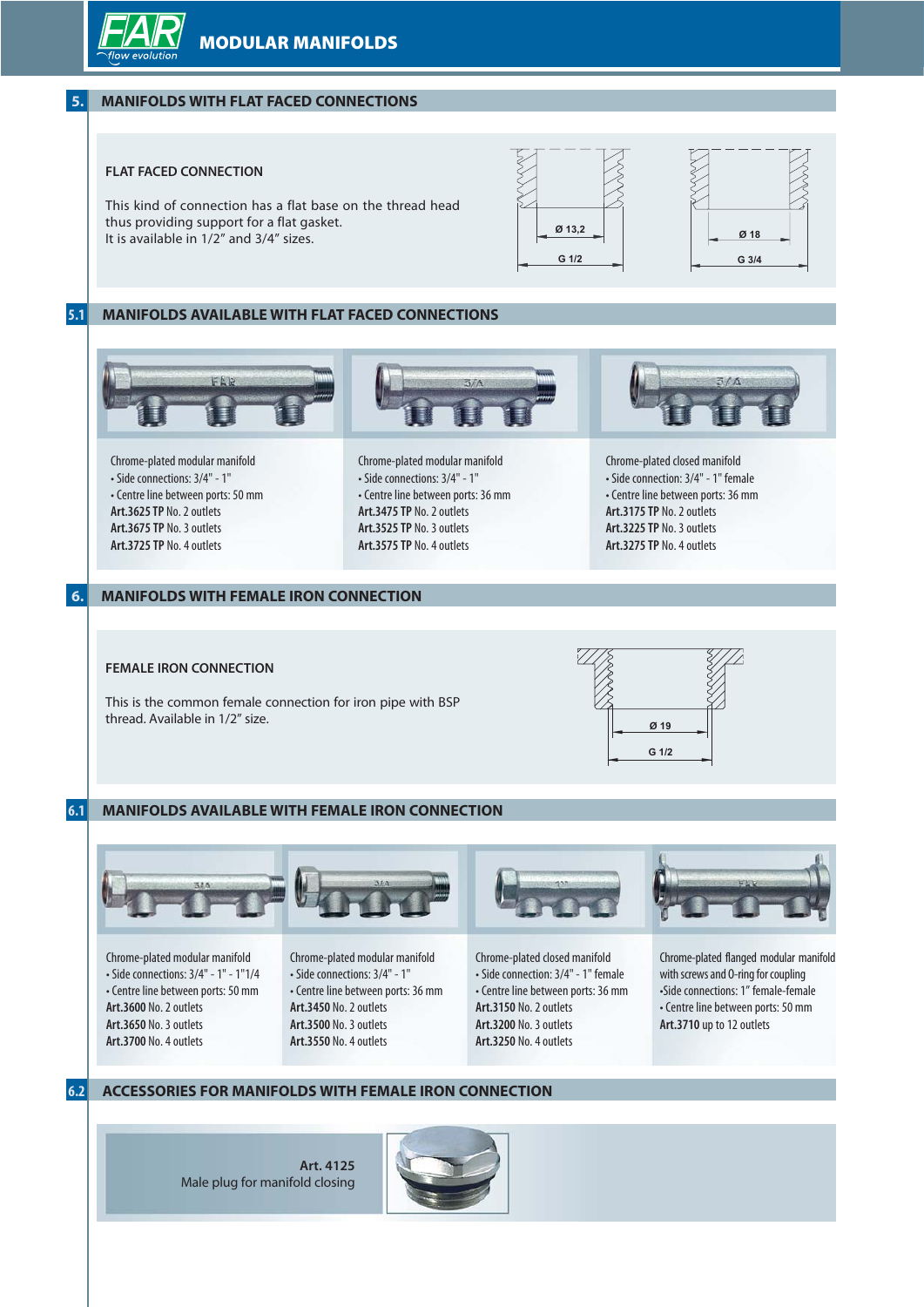# **7. CONNECTION OF OTHER MANIFOLDS**



#### **MALE-FEMALE MANIFOLDS**

For systems requiring more than 4 outlets it is possible to connect two or more manifolds together. The connection is carried out by applying a sealing material such as hemp, loctite or PTFE onto the thread and screwing the manifolds together.

# **FLANGED MANIFOLDS**

Flanged manifolds can be ordered pre-assembled up to 12 outlets. Connection between two or more manifolds requires an O-ring seal and connection by means of two screws linking the flanges.

# **8. RELATED PRODUCTS**

In order to meet the requirements of those installers who require insulated manifolds, FAR offers insulation shells in 2, 3 and 4-way versions with a 36-50-100 mm centre line between ports.



**Inspection boxes suitable for wall mounting of manifolds and their components are also available. When selecting the appropriate box for the system requirements, we suggest reference is made to technical data: ST.06.01.00 ST.06.02.00**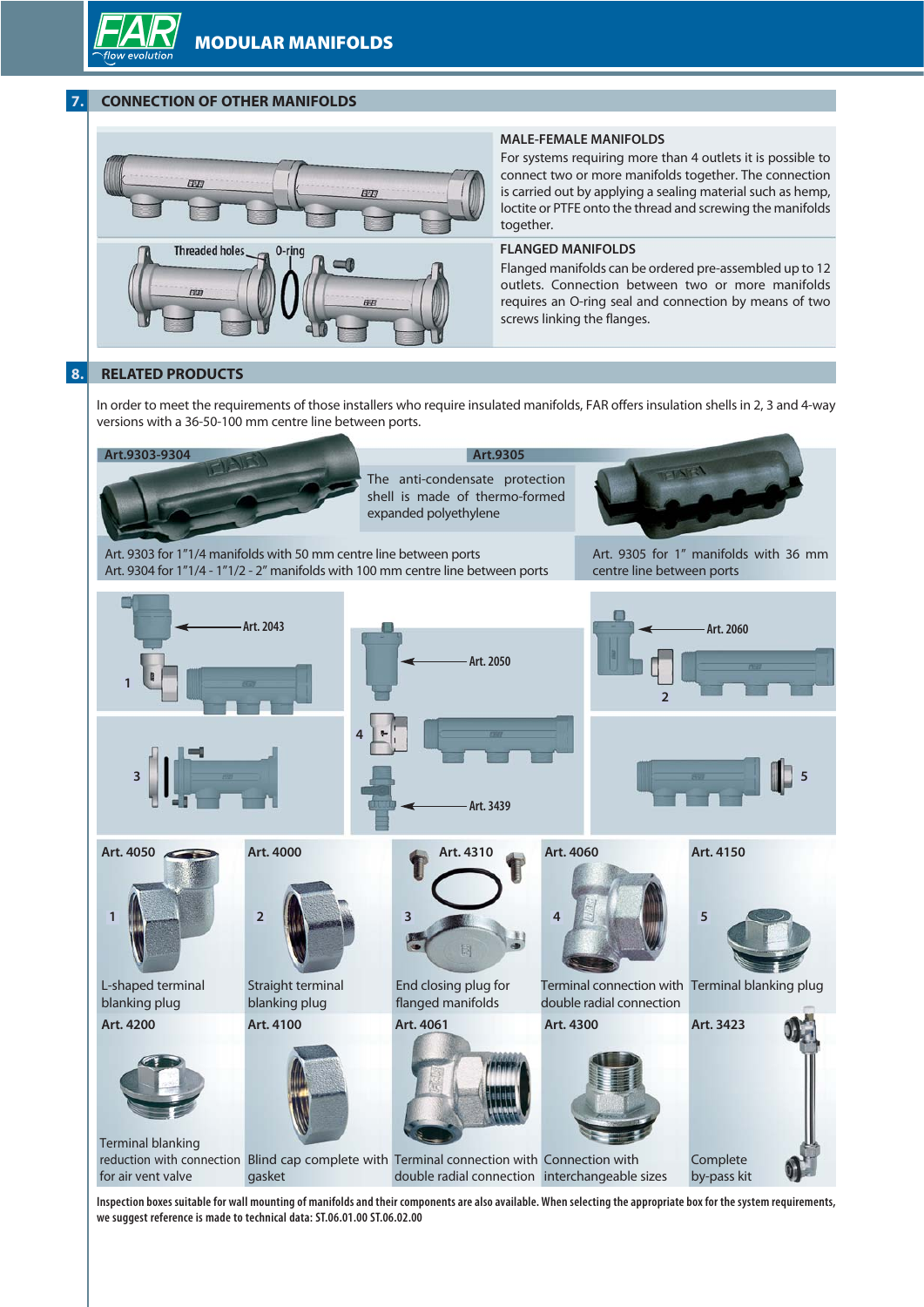

# **9. MANIFOLDS WITH 100 mm CENTRE LINE BETWEEN PORTS**

FAR also offers manifolds in CR brass, particularly suitable for use in domestic services, but applicable in both heating and cooling systems too. An interesting feature of these manifolds is the 100 mm centre line between ports.

A special manifolds range is available in 1"1/2 size with connections in opposing positions on the two sides. Outlets are available in 1/2" or 3/4" female.



# **10. FLUID DYNAMIC FEATURES**

#### **FAR CONNECTIONS**



#### **FEMALE IRON CONNECTION**

**Art.3150-3200-3250-3450-3500-3550-3600-3650-3700-3710**



#### **FLAT FACED AND EUROKONUS CONNECTIONS**

**Art.3175-3225-3275-3475-3525-3575-3625-3675-3725 with 1/2" connection Art.3625-3675-3725 with 3/4**" **connections**



## **MANIFOLDS WITH 100mm CENTRE LINE BETWEEN PORTS**



**Art.3610-3611-3612-3614-3615-3616-3617-3618-3619-3620**